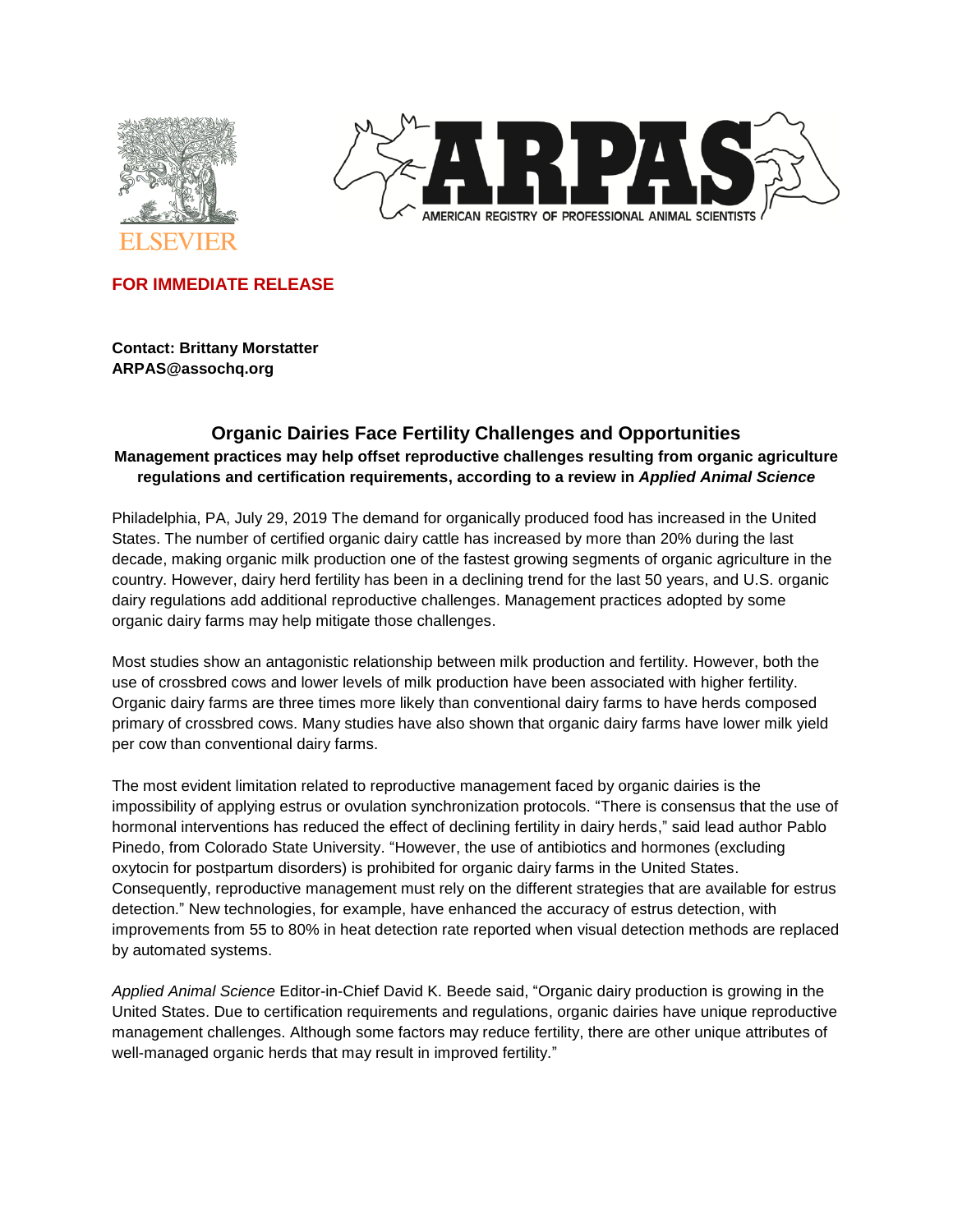"The effects of suboptimal health and comfort on fertility have been clearly established in both conventional and organic operations," Pinedo added. "Dairies have witnessed a shift in the approach to disease, with more emphasis on the implementation of managing strategies for disease prevention, rather than treatment. In addition, an increased focus has been placed on closely monitoring populations of cows at risk. This strategic change is clearly advantageous in organic systems, where therapeutic options are more limited and prevention of disease has a dominant role."

The review appears in the August issue of *Applied Animal Science*.

**# # #**

### **NOTES FOR EDITORS**

"INVITED REVIEW: Unique reproductive challenges for certified organic dairy herds," by P. J. Pinedo and J. Velez (DOI: https://doi.org/10.15232/aas.2019-01863), *Applied Animal Science*, Volume 35, Issue 4 (August 2019), published by FASS Inc. and Elsevier Inc.

Full text of the article is available to credentialed journalists upon request; contact Brittany Morstatter at +1-217-356-3182 ext. 143 or arpas@assochq.org to obtain copies. To schedule an interview with the authors, please contact Pablo Pinedo at +1-970-491-8300 or pablo.pinedo@colostate.edu.

## **ABOUT** *APPLIED ANIMAL SCIENCE*

*Applied Animal Science* (AAS) is a peer-reviewed scientific journal and the official publication of the American Registry of Professional Animal Scientists (ARPAS). In continuous publication since 1985, AAS is a leading outlet for animal science research. The journal welcomes novel manuscripts on applied technology, reviews on the use or application of research-based information on animal agriculture, commentaries on contemporary issues, short communications, and technical notes. Topics that will be considered for publication include (but are not limited to) feed science, farm animal management and production, dairy science, meat science, animal nutrition, reproduction, animal physiology and behavior, disease control and prevention, microbiology, agricultural economics, and environmental issues related to agriculture. Themed special issues may also be considered for publication. www.appliedanimalscience.org

### **ABOUT THE AMERICAN REGISTRY OF PROFESSIONAL ANIMAL SCIENTISTS (ARPAS)**

The American Registry of Professional Animal Scientists (ARPAS) is the organization that provides certification of animal scientists through examination, continuing education, and commitment to a code of ethics. Continual improvement of individual members is catalyzed through publications (including the AAS journal) and by providing information on educational opportunities. ARPAS is affiliated with five professional societies: American Dairy Science Association, American Meat Science Association, American Society of Animal Science, Equine Science Society, and Poultry Science Association. [www.arpas.org](file:///C:/Users/CDavies/Desktop/www.arpas.org)

### **ABOUT ELSEVIER**

Elsevier [\(www.elsevier.com\)](http://www.elsevier.com/) is a world-leading provider of information solutions that enhance the performance of science, health, and technology professionals, empowering them to make better decisions, deliver better care, and sometimes make groundbreaking discoveries that advance the boundaries of knowledge and human progress. Elsevier provides web-based, digital solutions – among them ScienceDirect [\(www.sciencedirect.com\)](http://www.sciencedirect.com/), Scopus [\(www.scopus.com\)](http://www.scopus.com/), Elsevier Research Intelligence [\(www.elsevier.com/research-intelligence\)](http://www.elsevier.com/research-intelligence), and ClinicalKey [\(www.clinicalkey.com\)](http://www.clinicalkey.com/) – and publishes over 2,500 journals, including The Lancet [\(www.thelancet.com\)](file:///C:/Users/pinedop/AppData/Local/Microsoft/Windows/INetCache/Content.Outlook/J3P0HVKG/www.thelancet.com) and Cell [\(www.cell.com\)](file:///C:/Users/pinedop/AppData/Local/Microsoft/Windows/INetCache/Content.Outlook/J3P0HVKG/www.cell.com), and more than